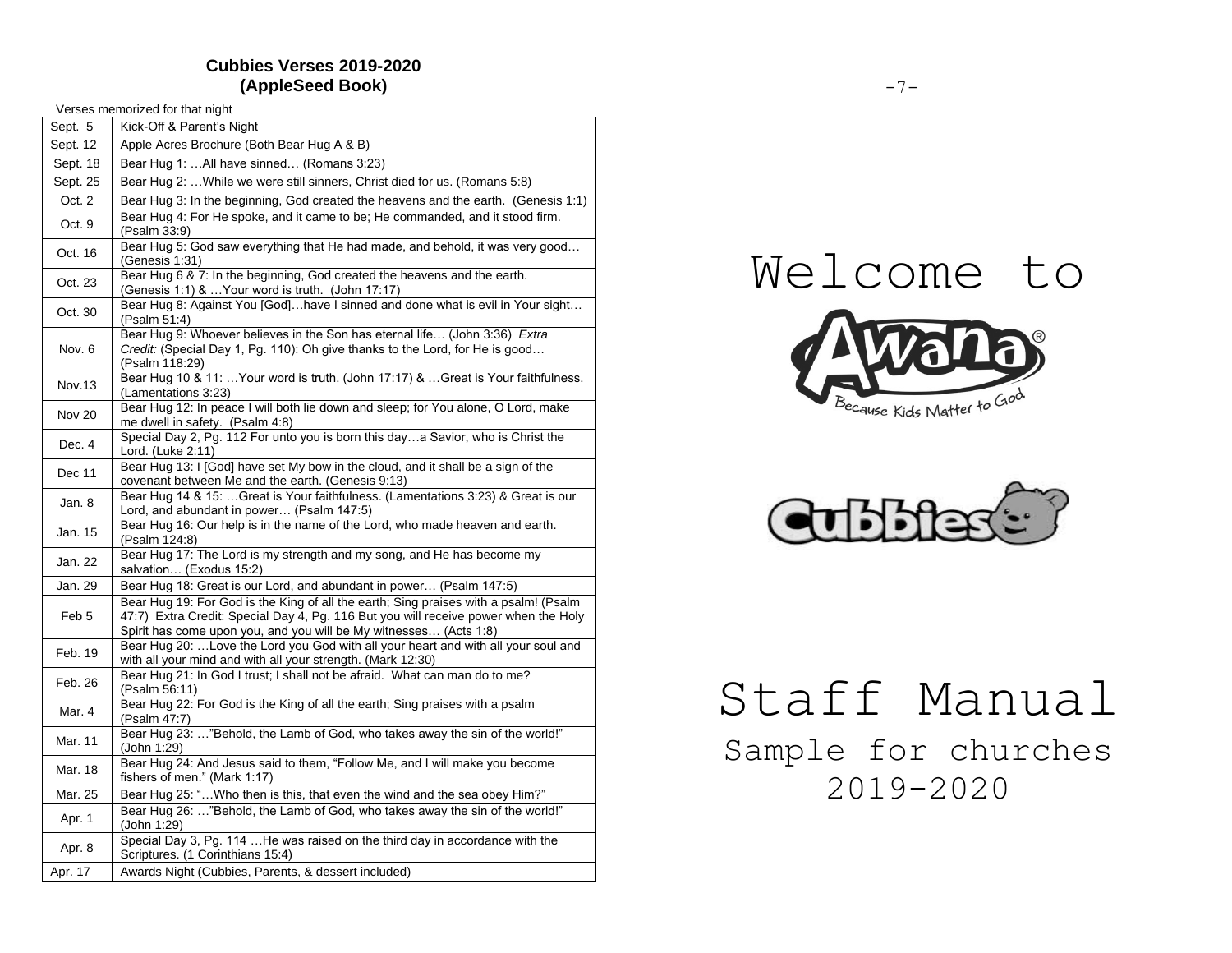# **About the Cubbies Program…**

Awana Cubbies is a two-year weekly club program for preschoolers in the two years prior to kindergarten. Our purpose is to help boys and girls take their first little steps on a lifelong spiritual journey.

In the Bible, parents are instructed to teach their children about God's ways and grow their faith, little by little, day by day. The Cubbies program helps leaders and parents do just that.

Bible teaching begins at home. Each week, parents help their Cubbie complete the

scheduled Bear Hug. Each aspect of the Bear Hug reinforces the same Bible truth. At club, we focus everything we do on the same truth that you have introduced at home. Our story, games, activities, and sometimes even our snack will reinforce the teaching your child has received from you. In doing this, we hope to really "cement" that week's truth into our Cubbies' minds!

Working together, we can be a great team in the spiritual nurturing of your child!

# **Cubbies Schedule**

Please arrive no later than 6:15 in uniform.

| $6:15 - 6:30$                                 |                                  |  |  |  |
|-----------------------------------------------|----------------------------------|--|--|--|
| StoryRoom - Red & Blue & Yellow               |                                  |  |  |  |
| Coming-in Time (15 min.) LEVEL 2              |                                  |  |  |  |
| Parents check-in                              |                                  |  |  |  |
| Cubbies put things away & attendance stickers |                                  |  |  |  |
| Activities or crafts                          |                                  |  |  |  |
| $6:30 - 7:00$                                 |                                  |  |  |  |
| StoryRoom - Two Groups                        | Hallway - Two Groups             |  |  |  |
| Starting Time (15 min)LEVEL 1                 | Game Time (20 min.) LEVEL 3      |  |  |  |
| Pledges, motto, songs                         | Following the Leader song        |  |  |  |
| Puppet skit                                   | Game                             |  |  |  |
| Story Time (20 min) LEVEL 1                   | <b>Bathroom Break</b>            |  |  |  |
| Bible song                                    | Room 2-Snack Time(15 min)LEVEL2  |  |  |  |
| <b>Bible story</b>                            | Snack song                       |  |  |  |
| <b>Celebration Time</b>                       | Prayer                           |  |  |  |
| Prayer                                        | Clean-up<br>٠                    |  |  |  |
| $7:00 - 7:30$                                 |                                  |  |  |  |
| <b>StoryRoom</b> - Switch Groups              | Hallway & Room 2 - Switch Groups |  |  |  |
| Same as above                                 | Same as above                    |  |  |  |
| 7:30-7:50                                     |                                  |  |  |  |
| StoryRoom - Yellow                            | $Room 2 - Blue$                  |  |  |  |
| Hallway - Red                                 |                                  |  |  |  |
| Book Time (15 min) LEVEL 2                    |                                  |  |  |  |
| Review verse & meaning in group               |                                  |  |  |  |
| Recite individually & sign off                |                                  |  |  |  |
| $7:50 - 8:00$                                 |                                  |  |  |  |
| StoryRoom - Red & Blue & Yellow               |                                  |  |  |  |
| Going Home Time (10 min) LEVEL 1-2            |                                  |  |  |  |
| Songs or Book Time Activity Sheet             |                                  |  |  |  |
| Optional flyer home & Snack bucket            |                                  |  |  |  |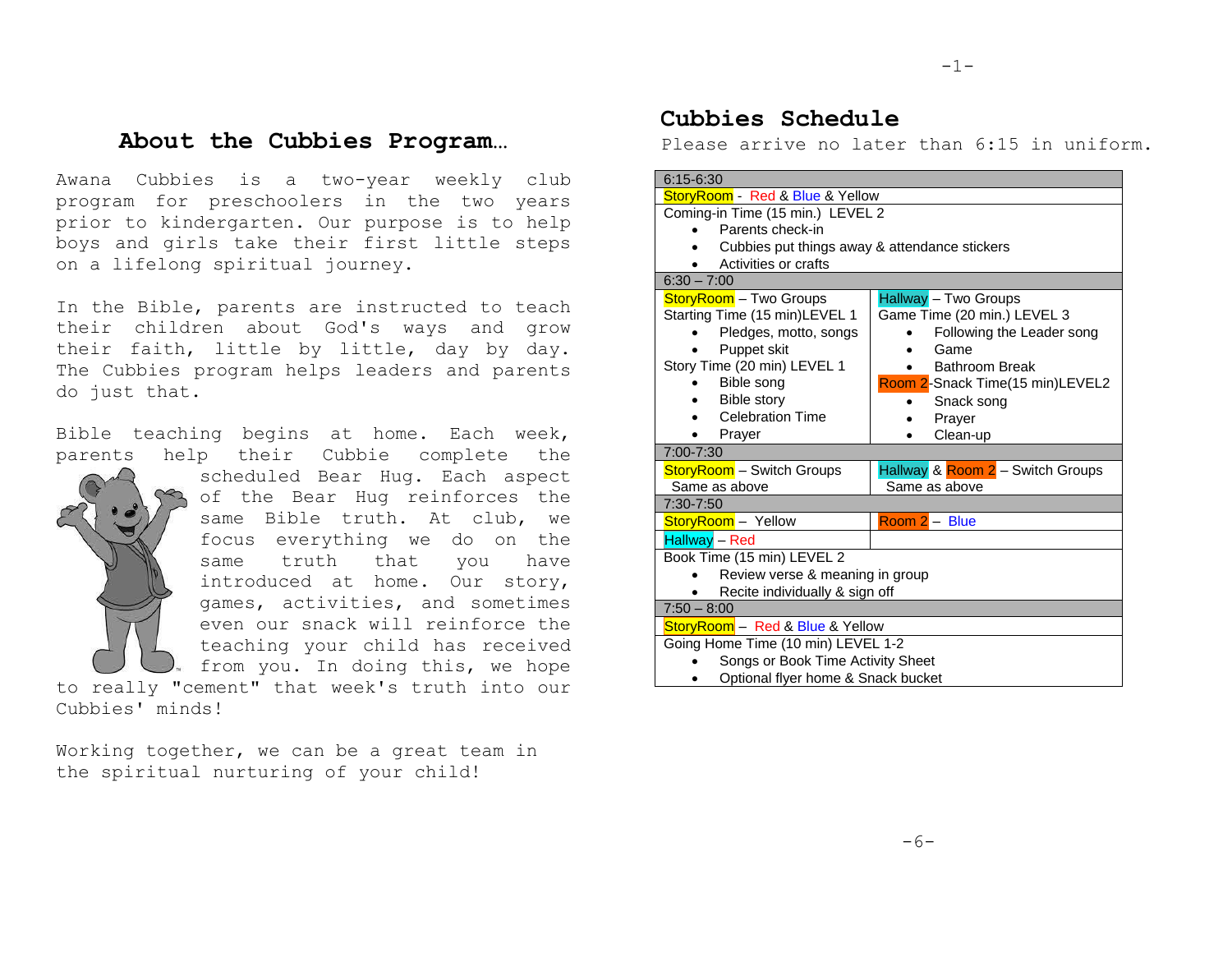# **About the Cubbies Materials…**

### **Cubbies Staff**

|                 | Cubbies Director | Julie   | XXX-XXXX |
|-----------------|------------------|---------|----------|
| Cubbies Leaders |                  | Ron     | XXX-XXXX |
|                 |                  | Blake   | XXX-XXXX |
|                 |                  | Kalyssa | xxx-xxxx |
|                 |                  |         |          |

Substitute Levi xxx-xxxx

### **Special Assignments**

| Story Time | Julie, Kalyssa    |
|------------|-------------------|
| Game Time  | Ron, Blake        |
| Puppets    | Kalyssa           |
| Book Time  | Julie, Ron, Blake |

### **APPLE ACRES BROCHURE**

This contains two sample Bear Hugs and basic information about the Cubbies program, to be completed first before receiving the Cubbie Handbook and vest. We will go over the Bear Hug Brochure our first night. Parents go over these verses with their child so we can review them during our second meeting.

### **HANDBOOK AppleSeed or HoneyComb**

The handbooks include memory verses and activities divided into weekly Bear Hugs that teach basic truths about God. Cubbies should come to Club with the Bear Hug(s) memorized according to the Calendar. These are background for the lesson at club the next week. Cubbies repeat the memory verse to their leader at Club. Completing every Bear Hug in the book is a requirement for earning a Cubbie book award at the end of the year. Each Bear Hug also contains an "Under the Apple Tree" extra-credit section. At times these require the parent to send something in that their child has done. The child will receive special apple stickers for their book. Under the Apple Tree activities are fun, but not required.